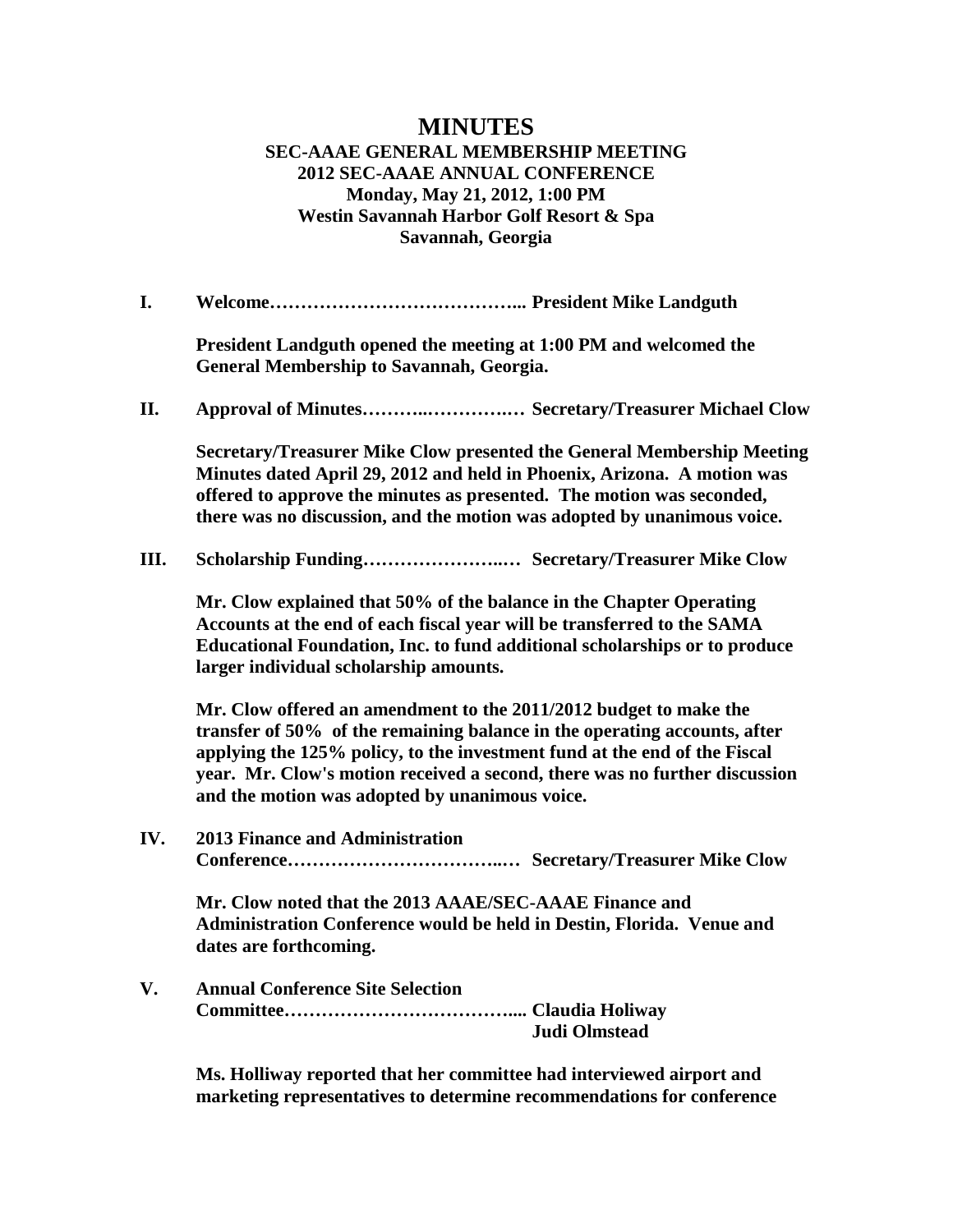**General Membership Meeting Minutes May 21, 2012 Page 2**

> **venues for the years 2014, 2015 and 2016. On behalf of her committee, Ms. Holliway made the following recommendations:**

> > **2014……………Myrtle Beach, South Carolina 2015……………Bentonville, Arkansas 2016……………Greenville, South Carolina**

**A motion was received to approve the selections as a block. The motion received a second, there was no discussion and the motion was adopted by unanimous voice.** 

**VI. Resolutions & Bylaws……………………. Bob Brammer**

**Mr. Brammer offered the following resolutions of appreciation for consideration:**

**Savannah International Trade & Convention Center Patrick S. Graham, A.A.E. City of Savannah Michael Landguth, A.A.E. Westin Savannah Harbor Golf Resort and Spa 2012 Annual Conference Committee Savannah Airport Commission**

**A motion was received to approve the resolutions as a block. The motion received a second, there was no discussion and the motion was adopted by unanimous voice.**

**VII. Nominations Committee…………………..Scott Brockman**

**Immediate Past President Brockman presented the following nominations:**

**Chapter Secretary/Treasurer – Mr. Jeff Grey, A.A.E. Chapter Board Member-at-Large – Ms. Pat Apone, A.A.E.**

**A motion was received to close nominations. The motion received a second, there was no discussion and the motion was adopted by unanimous voice.**